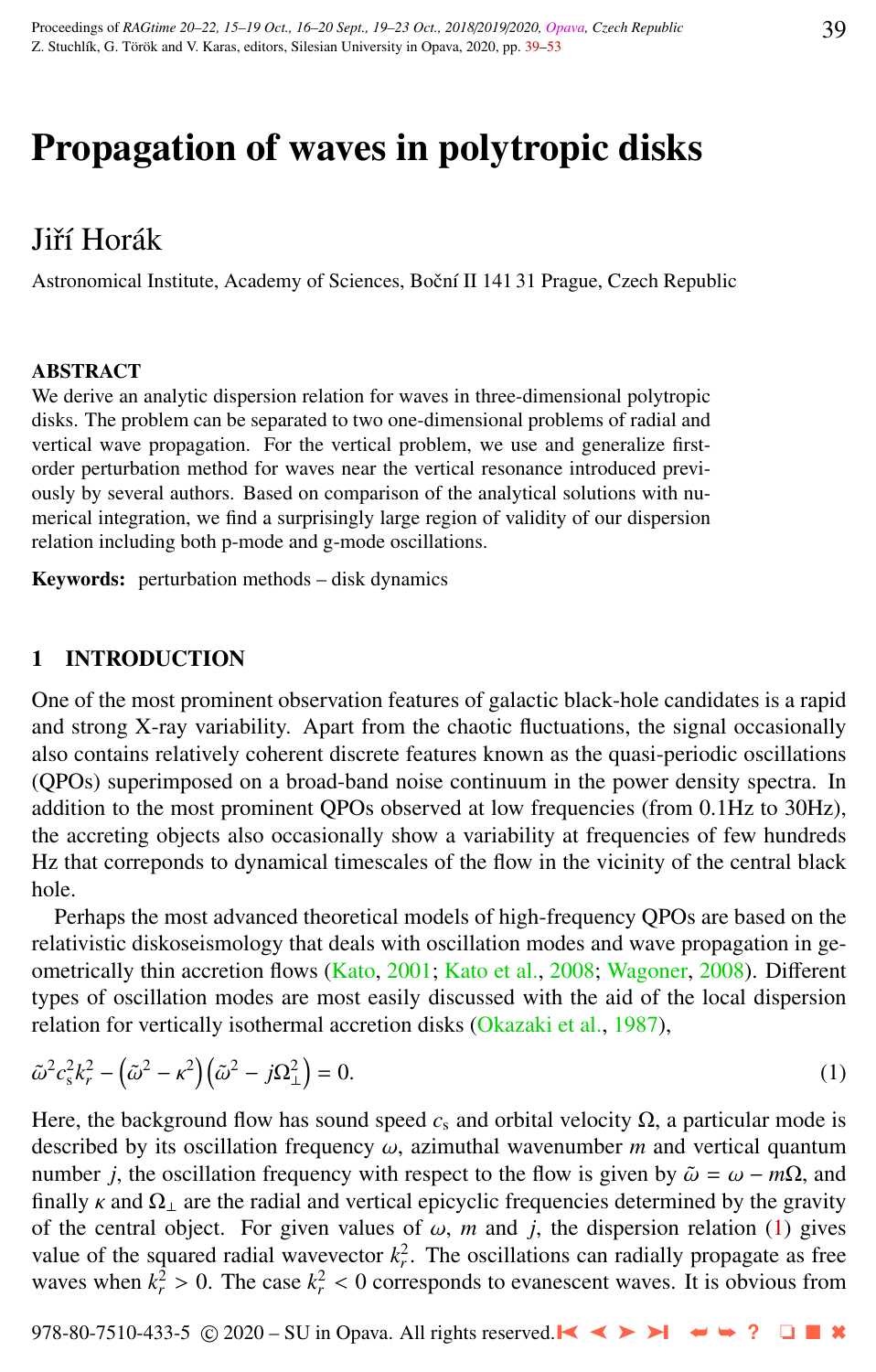<span id="page-1-0"></span>equation [\(1\)](#page-0-0) that for  $j \ge 1$  there exist two types of freely propagating waves: g-modes for which  $\tilde{\omega}^2 < \kappa^2$  and p-modes with  $\tilde{\omega}^2 > j\Omega_{\perp}^2$ . For  $j = 0$ , there exists only p-modes with  $\tilde{\omega}^2 > 0$ . The terminology is derived from the pature of the main restoring forces: in the case  $\tilde{\omega}^2 > 0$ . The terminology is derived from the nature of the main restoring forces: in the case<br>of n-modes, it is pressure gradient, and therefore they are essentially acoustic waves, in the of p-modes, it is pressure gradient, and therefore they are essentially acoustic waves, in the case of g-modes it is mostly gravity and inertial forces. The dispersion relation also reveals three important resonances where  $k_r$  either vanish, or is infinite. The Lindblad resonance correspond to radii where  $\tilde{\omega} = \pm \kappa$ . In the case of the vertical resonances  $\tilde{\omega} = \pm \sqrt{j} \Omega_{\perp}$ .<br>Finally the corotation resonance occurs at the radius where oscillation frequency matches Finally, the corotation resonance occurs at the radius where oscillation frequency matches the local orbital frequency, and thus  $\tilde{\omega} = 0$ .

In this note, we will derive a dispersion relation similar to equation [\(1\)](#page-0-0) describing the waves propagating in polytropic disks. This subject has been touched by several authors already. [Korycansky and Pringle](#page-13-0) [\(1995\)](#page-13-0) studied propagation of axisymmetric waves in polytropic disks with vertical stratification of the entropy. The authors derive numerical dispersion relation. Ortega-Rodríguez et al. [\(2002\)](#page-13-0) investigated p-modes in relativistic disks and introduced the perturbation method that is used here. The same method was also used by [Kato](#page-13-0) [\(2010\)](#page-13-0) to study nearly vertical  $m = 2$  disk oscillations.

The plan of the paper is as follows. In section 2 we introduce the separation to the radial and vertical problems. Section [3](#page-4-0) deals with the vertical problem and its solution in some special cases. The main results of this work are in section [4](#page-6-0) that deals with the approximate solution of the vertical problem for a general polytropic index. The last section  $\frac{5}{3}$  $\frac{5}{3}$  $\frac{5}{3}$  is devoted to conclusions.

#### 2 RADIAL AND VERTICAL WAVE PROPAGATION

The problem of adiabatic linear oscillations of a purely rotating inviscid flows leads to a single linear partial differential equation for the enthalpy perturbations *h*,

$$
\frac{\partial}{\partial r}\left(\frac{r\rho}{D}\frac{\partial h}{\partial r}\right) - \frac{r}{\tilde{\omega}^2}\frac{\partial}{\partial z}\left(\rho\frac{\partial h}{\partial z}\right) - \left[\frac{r\rho}{c_s^2} + \frac{m^2\rho}{rD} + \frac{2m}{\tilde{\omega}}\frac{\partial}{\partial r}\left(\frac{\rho\Omega}{D}\right)\right]h = 0.
$$
\n(2)

Here the cylindrical coordinates  $\{r, \phi, z\}$  are employed and the equilibrium state of the disk is described by the density  $\rho(r, z)$ , the sound speed  $c_s(r, z)$  and the angular velocity  $\Omega(r)$ . The perturbation is assumed to depend on the time and azimuthal angle through the factor  $exp[i(m\phi - \omega t)]$ , where *m* is the azimuthal wave number and  $\omega$  is the angular frequency of the perturbation with respect to static observers. The angular frequency with respect to the flow is Doppler-shifted to the value  $\tilde{\omega} = \omega - m\Omega$  and  $D = \kappa^2 - \tilde{\omega}^2$  is the determinant of the r<sub>φ</sub> block of the Fuler equations with  $\kappa$  being the radial enjoyclic frequency. Fourtion the  $r\phi$  block of the Euler equations with  $\kappa$  being the radial epicyclic frequency. Equation (2) is valid for arbitrary angular momentum distribution. In the case of geometrically thick (toroidal) flows, the substitution  $W = h/\tilde{\omega}$  leads to the well-known Papaloizou-Pringe equation [\(Papaloizou and Pringle,](#page-14-0) [1984\)](#page-14-0).

In the case of cold geometrically thin Keplerian disks, the radial pressure gradient is negligible with respect to inertial forces. Consequently, the equilibrium structure of the flow varies slowly in the radial direction while it changes quickly in the vertical one. The ratio of the horizontal to vertical pressure gradients are typically of the order of *<sup>r</sup>*/*H*, where *r* is the radial coordinate and  $H \sim c_{s0}/\Omega \ll r$  is the vertical scale-high of the disk and  $c_{s0}$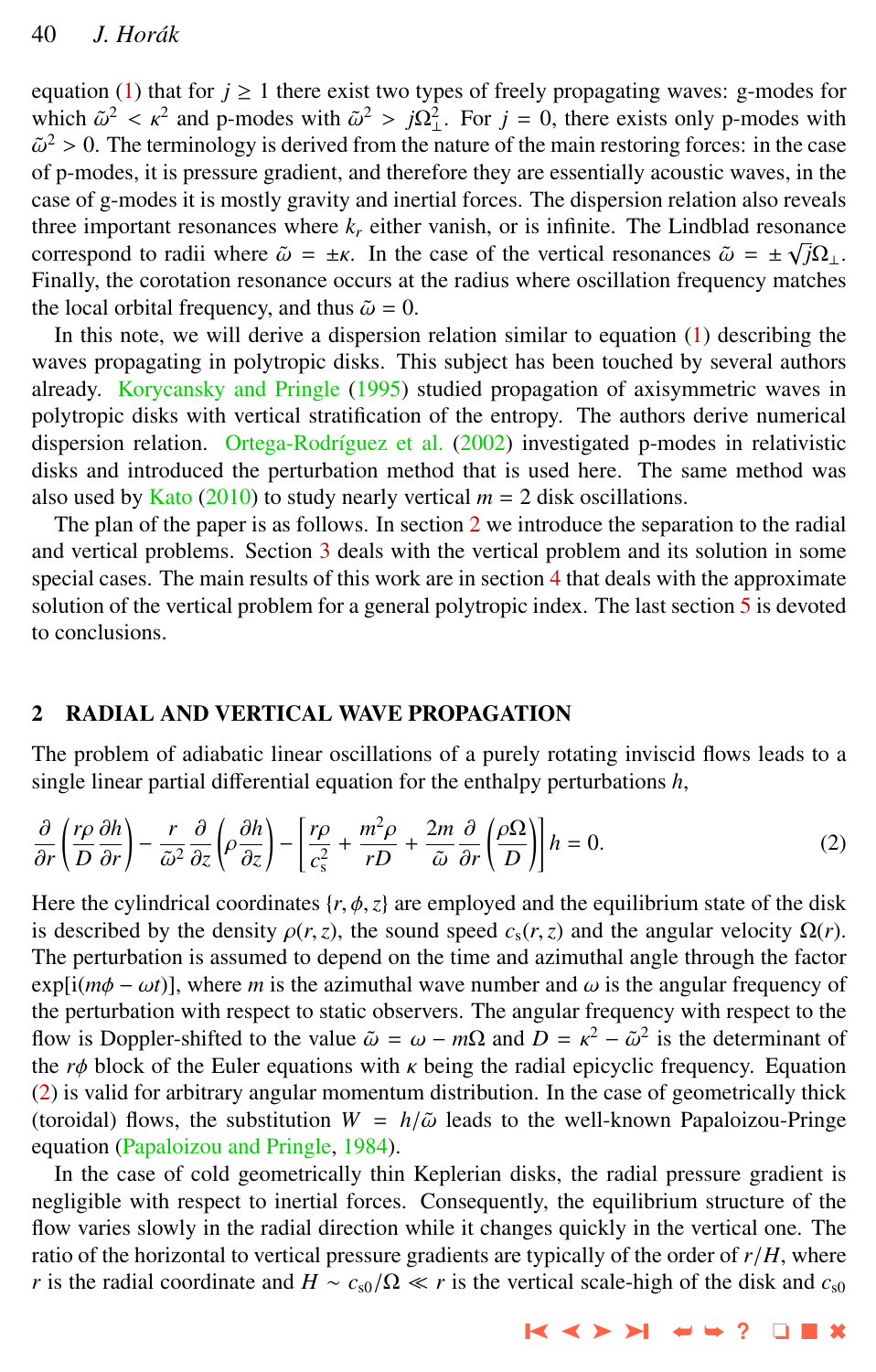<span id="page-2-0"></span>is the equatorial value of the sound speed. On the other hand, a typical wavelength of the perturbation is of the order of  $c_{s0}/\Omega$  and therefore it is comparable with the scale-height *H*. Under these circumstances, the equation  $(2)$  is nearly separable and the problem is tractable using a radial WKBJ approximation.

To outline this procedure, in the following we adopt the two-scale approach. In addition to the 'slow' radial coordinate  $r$ , we introduce 'fast' radial scale  $\theta(r)$  (WKBJ 'phase') describing the fast radial variations of the perturbation on the scale ∼ *H*. While the quantities describing the unperturbed disk depend solely on slow scale *r*, the enthalpy perturbation is allowed to vary on both of them,  $h = h(\theta, r)$ . Consequently, we rewrite the radial derivative as

$$
\frac{\partial h}{\partial r} \to \frac{d\theta}{dr} \frac{\partial h}{\partial \theta} + \frac{\partial h}{\partial r}.
$$
\n(3)

A particular functional dependence  $\theta = \theta(r)$  will be fixed later, here we just assume that  $\frac{\partial h}{\partial \theta} \sim r(\frac{\partial h}{\partial r})$  and therefore the strong radial gradient of the perturbation is transferred ∂*h*/∂θ <sup>∼</sup> *<sup>r</sup>*(∂*h*/∂*r*) and therefore the strong radial gradient of the perturbation is transferred to gradient of the variable  $\theta$ . The approximation works as long as the two scales are well separated, that is  $r\theta' \gg 1$ . The equation [\(2\)](#page-1-0) becomes

$$
\frac{\theta'^{2} \frac{\partial^{2} h}{\partial \theta^{2}}}{\theta^{(h\theta^{2})}} + \underbrace{\sqrt{\frac{D\theta'}{r\rho} \frac{\partial}{\partial r} \left( \sqrt{\frac{r\rho \theta'}{D} \frac{\partial h}{\partial \theta}} \right)}_{O(h\theta'/r)} + \underbrace{\frac{D}{r\rho} \frac{\partial}{\partial r} \left( \frac{r\rho}{D} \frac{\partial h}{\partial r} \right)}_{O(h/r^{2})} - \underbrace{\frac{2m\Omega}{r\tilde{\omega}} \frac{\partial}{\partial r} \left( \ln \frac{\rho \Omega}{D} \right) h}_{O(h/r^{2})} - \underbrace{\frac{m^{2}}{r^{2}} h}_{O(h/r^{2})} - \underbrace{\frac{Dh}{c_{s}^{2}}}_{O(h/r^{2})} - \underbrace{\frac{D}{\rho H^{2} \tilde{\omega}^{2}} \frac{\partial}{\partial y} \left( \rho \frac{\partial h}{\partial y} \right)}_{O(h/R^{2})} = 0, \tag{4}
$$

where  $y \equiv z/H$ . In this work, we assume that  $\tilde{\omega} \sim \Omega$  and  $D \sim \Omega^2$  what corresponds to radii sufficiently far away from the corotation and Lindblad resonances. Magnitudes of individual terms in this case are indicated in equation (4). Clearly, the last two terms dominate the preceding three because  $H \ll r$ . Similarly, the first term dominates the second one because  $r\theta' \gg 1$ . Therefore we demand  $\theta'$  to be of the order of  $1/H$ . Then the leading order terms (the first and the last two) are of the order of  $O(h/H^2)$ , the second term leading order terms (the first and the last two) are of the order of  $O(h/H^2)$ , the second term<br>is by factor of  $\sim H/r$  smaller and the rest is smaller by factor of  $\sim (H/r)^2$ . We will look for is by factor of ∼ *H*/*r* smaller and the rest is smaller by factor of ~  $(H/r)^2$ . We will look for the solution in the form of successive approximations the solution in the form of successive approximations,

$$
h(\theta, r) = h^{(0)}(\theta, r) + h^{(1)}(\theta, r) + h^{(2)}(\theta, r) + \dots,
$$
\n(5)

where similarly  $h^{(n)} = O[(H/r)^n]$ . The leading and first-order approximation are governed by

$$
\theta'^2 \frac{\partial^2 h^{(0)}}{\partial \theta^2} - \frac{D h^{(0)}}{c_s^2} - \frac{D}{\rho H^2 \tilde{\omega}^2} \frac{\partial}{\partial y} \left( \rho \frac{\partial h^{(0)}}{\partial y} \right) = 0,
$$
\n<sup>(6)</sup>

$$
\theta'^2 \frac{\partial^2 h^{(1)}}{\partial \theta^2} - \frac{D h^{(1)}}{c_s^2} - \frac{D}{\rho H^2 \tilde{\omega}^2} \frac{\partial}{\partial y} \left( \rho \frac{\partial h^{(1)}}{\partial y} \right) = -\sqrt{\frac{D \theta'}{r \rho}} \frac{\partial}{\partial r} \left( \sqrt{\frac{r \rho \theta'}{D}} \frac{\partial h^{(0)}}{\partial \theta} \right). \tag{7}
$$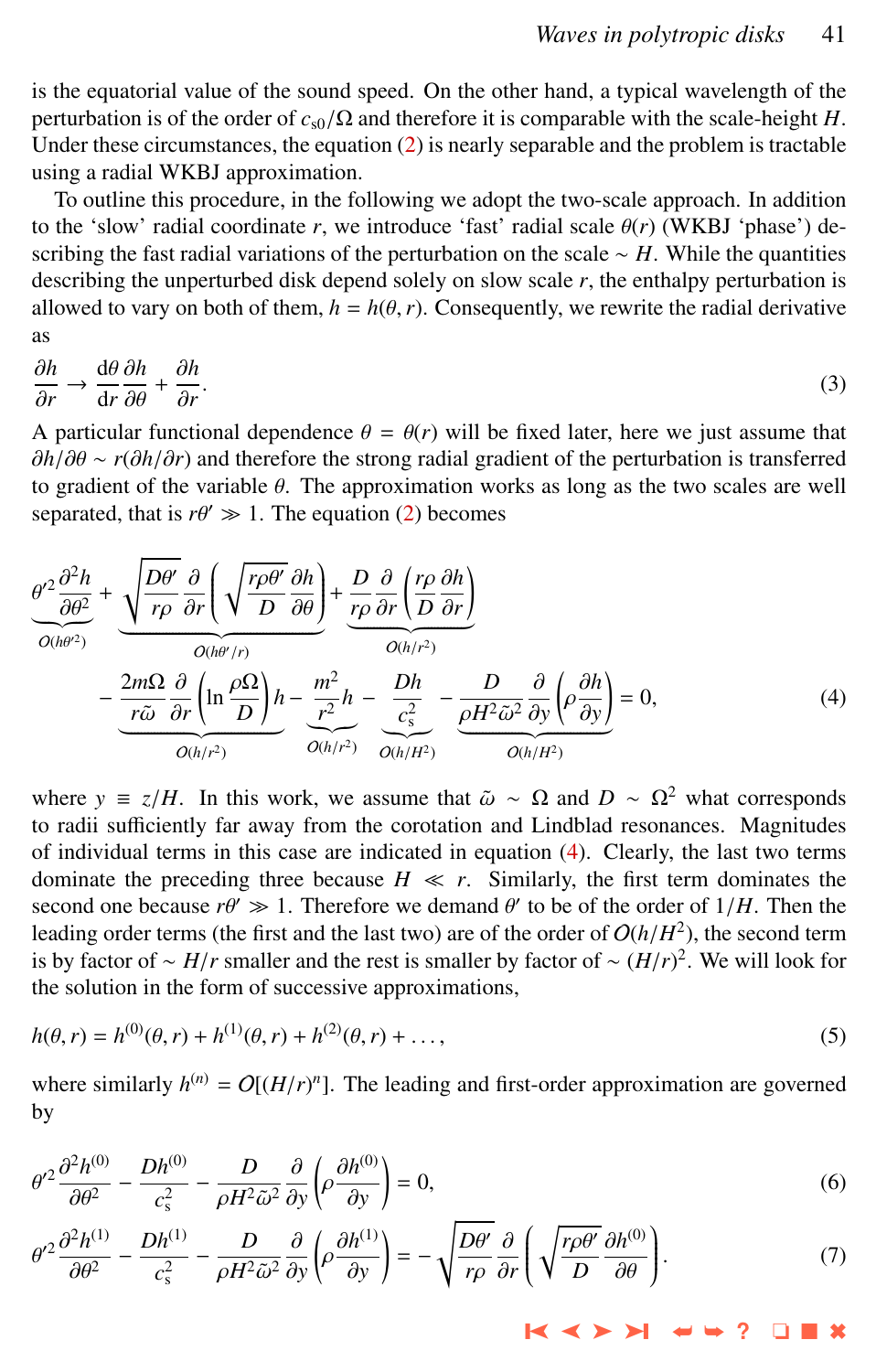<span id="page-3-0"></span>The equation [\(6\)](#page-2-0) is separable in the variables  $\theta$  and  $y$  because the quantities describing the stationary disk ( $\rho$  and  $c_s$ ) are functions of  $r$  and  $y$  only. Hence, putting

$$
h^{(0)}(\theta, y, r) = f^{(0)}(\theta, r)g(y, r),
$$
\n(8)

we find

$$
\frac{\theta'^2}{f^{(0)}}\frac{\partial^2 f^{(0)}}{\partial \theta^2} = \frac{D}{c_s^2} - \frac{D}{H^2 \tilde{\omega}^2 \rho g} \frac{\partial}{\partial y} \left( \rho \frac{\partial g}{\partial y} \right) \equiv k_r^2(r),\tag{9}
$$

where  $k_r^2(r)$  is a slowly changing separation variable. Equation (9) introduces radial and vertical problem. The radial part  $f^{(0)}$  is governed by

$$
\theta'^2 \frac{\partial^2 f^{(0)}}{\partial \theta^2} - k_r^2 f^{(0)} = 0.
$$
\nThis equation has a particularly simple solution when we fix the variation of the function

 $\theta(r)$  so that  $\theta' = k_r$ . Then we get

$$
f^{(0)}(\theta, r) = a_0(r)e^{-i\theta} + b_0(r)e^{i\theta}, \quad \theta = \int^r k_r(r)dr
$$
 (11)

with  $a_0$  and  $b_0$  being yet undetermined functions of  $r$  only. This result shows physical meaning of the functions  $\theta(r)$  and  $k_r$ :  $\theta(r)$  is a quickly changing WKBJ phase and  $k_r(r)$ <br>is the local radial wavevector of the perturbations. The case  $k^2 > 0$  corresponds to freely is the local radial wavevector of the perturbations. The case  $k_r^2 > 0$  corresponds to freely radially propagating waves. When  $k^2 < 0$  the solution consists of growing and decaying radially propagating waves. When  $k_r^2 < 0$ , the solution consists of growing and decaying<br>exponentials describing exapscent waves. Actual value of k, for given frequency of oscilexponentials describing evanescent waves. Actual value of *k<sup>r</sup>* for given frequency of oscillations arises as an eigenvalue of the vertical problem. Before determining it, we discuss the solution of the first-order equation [\(7\)](#page-2-0).

Substituting solution  $(11)$  into equation  $(7)$ , we find

$$
k_r^2 \frac{\partial^2 h^{(1)}}{\partial \theta^2} - \frac{D h^{(1)}}{c_s^2} - \frac{D}{\rho H^2 \tilde{\omega}^2} \frac{\partial}{\partial y} \left( \rho \frac{\partial h^{(1)}}{\partial y} \right) =
$$
  
= 
$$
i \sqrt{\frac{D k_r}{r \rho}} \left[ \frac{\partial}{\partial r} \left( a_0 \sqrt{\frac{r \rho k_r}{D}} \right) e^{-i\theta} - \frac{\partial}{\partial r} \left( b_0 \sqrt{\frac{r \rho k_r}{D}} \right) e^{i\theta} \right] g(y, r).
$$
 (12)

Making the ansatzs

$$
h^{(1)}(\theta, y, r) = f^{(1)}(\theta, r)g(y, r), \quad \rho(r, y) = \Sigma(r)\rho_y(y),
$$
\n(13)

where  $\Sigma(r)$  is the column density and  $\rho_y(y)$  describes the vertical density profile. We find that the vertical part  $g(y, r)$  can be factorized out and we are left with

$$
\frac{\partial^2 f^{(1)}}{\partial \theta^2} - f^{(1)} = \mathbf{i} \sqrt{\frac{Dk_r}{r\Sigma}} \left[ \frac{\partial}{\partial r} \left( a_0 \sqrt{\frac{r\Sigma k_r}{D}} \right) e^{-i\theta} - \frac{\partial}{\partial r} \left( b_0 \sqrt{\frac{r\Sigma k_r}{D}} \right) e^{i\theta} \right].
$$
 (14)

Since the right-hand side contains terms varying as  $e^{\pm i\theta}$ , the solution would vary as  $\theta e^{\pm i\theta}$ <br>causing non-uniformity of the expansion (5) when  $\theta \propto (r/H)$ . Nevertheless, these terms causing non-uniformity of the expansion [\(5\)](#page-2-0) when  $\theta \sim (r/H)$ . Nevertheless, these terms can be eliminated by putting

$$
a_0 \sqrt{\frac{r \Sigma k_r}{D}} = \text{const} \equiv a, \quad b_0 \sqrt{\frac{r \Sigma k_r}{D}} = \text{const} \equiv b. \tag{15}
$$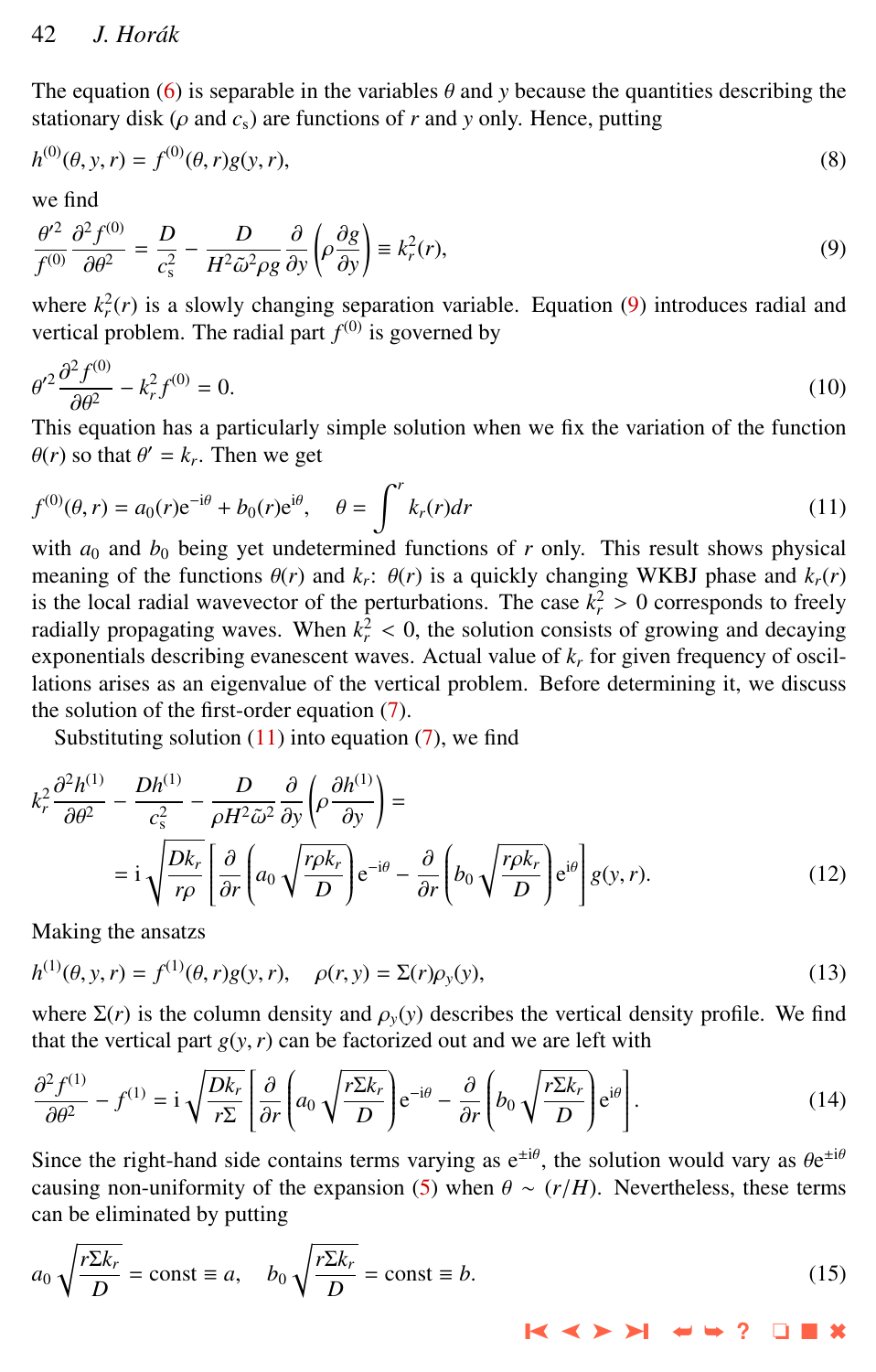<span id="page-4-0"></span>This way the functions  $a_0(r)$  and  $b_0(r)$  in the zero-th order approximation are determined and we also find that  $f^{(1)}(\theta, r) = 0$ . Hence, the zeroth order approximation

$$
f^{(0)}(\theta, r) = \sqrt{\frac{D}{r \Sigma k_r}} \left[ a e^{-i\theta} + b e^{i\theta} \right]
$$
 (16)

solves the problem even up to the first order in *<sup>H</sup>*/*r*.

#### 3 VERTICAL PROBLEM AND DISPERSION RELATIONS

As follows from equation [\(9\)](#page-3-0), the vertical part *g* of the perturbation is governed by

$$
\frac{1}{\rho} \frac{\partial}{\partial y} \left( \rho \frac{\partial g}{\partial y} \right) + \frac{\tilde{\omega}^2 H^2}{c_s^2} \left( 1 + \frac{c_s^2 k_r^2}{D} \right) g = 0. \tag{17}
$$

The equation (17) should be supplied with appropriate boundary conditions at the surface of the disk. Typically, we require the Lagrangian pressure variations ∆*p* to vanish at the surface of the flow (a free surface boundary),

$$
\Delta p = 0 \quad \text{as} \quad p \to 0. \tag{18}
$$

For fixed  $r$  and  $\tilde{\omega}$ , the equation (17) represents the eigenvalue problem for distinct values of  $k_r$ . The algebraic relation  $\phi(\tilde{\omega}, k_r, r) = 0$  is the dispersion relation.

#### 3.1 Isothermal case

In the simplest case of a vertically isothermal accretion disk the sound speed does not vary with height  $c_s(r, y) = c_{s0}(r)$  and the density profile is Gaussian,  $\rho(r, y) = \rho_0(r) \exp(-y^2/2)$ .<br>The vertical thickness of the disk is given by  $H = c_s/Q$ , where Q, is the vertical enjoyclic The vertical thickness of the disk is given by  $H \equiv c_{s0}/\Omega_1$ , where  $\Omega_1$  is the vertical epicyclic frequency. The equation (17) takes the form of Hermite differential equation

$$
\frac{\partial^2 g}{\partial y^2} - y \frac{\partial g}{\partial y} + Cg = 0, \quad C \equiv \frac{\tilde{\omega}^2}{\Omega_\perp^2} \left( 1 + \frac{c_s^2 k_r^2}{D} \right)
$$
(19)

and the boundary condition  $(18)$  translates to

$$
\left(g - \frac{\tilde{\omega}^2}{\Omega_{\perp}^2} y \frac{\partial g}{\partial y}\right) e^{-y^2/2} \to 0 \quad \text{as} \quad y \to \pm \infty.
$$
 (20)

When  $|y| \to \infty$ , a general solution of equation (19) behaves as  $g(y) \sim ay^C + be^{y^2/2}$  with *a* and *b* being constants. The boundary condition is satisfied when  $b = 0$  on both sides. This happen only for particular values of *C*, given by non-negative integer values,  $C \equiv$  $j = 0, 1, 2, \ldots$  We therefore recover the dispersion relation [\(1\)](#page-0-0). The eigenfunctions are Hermite polynomials,  $g(y) = He_i(y)$ .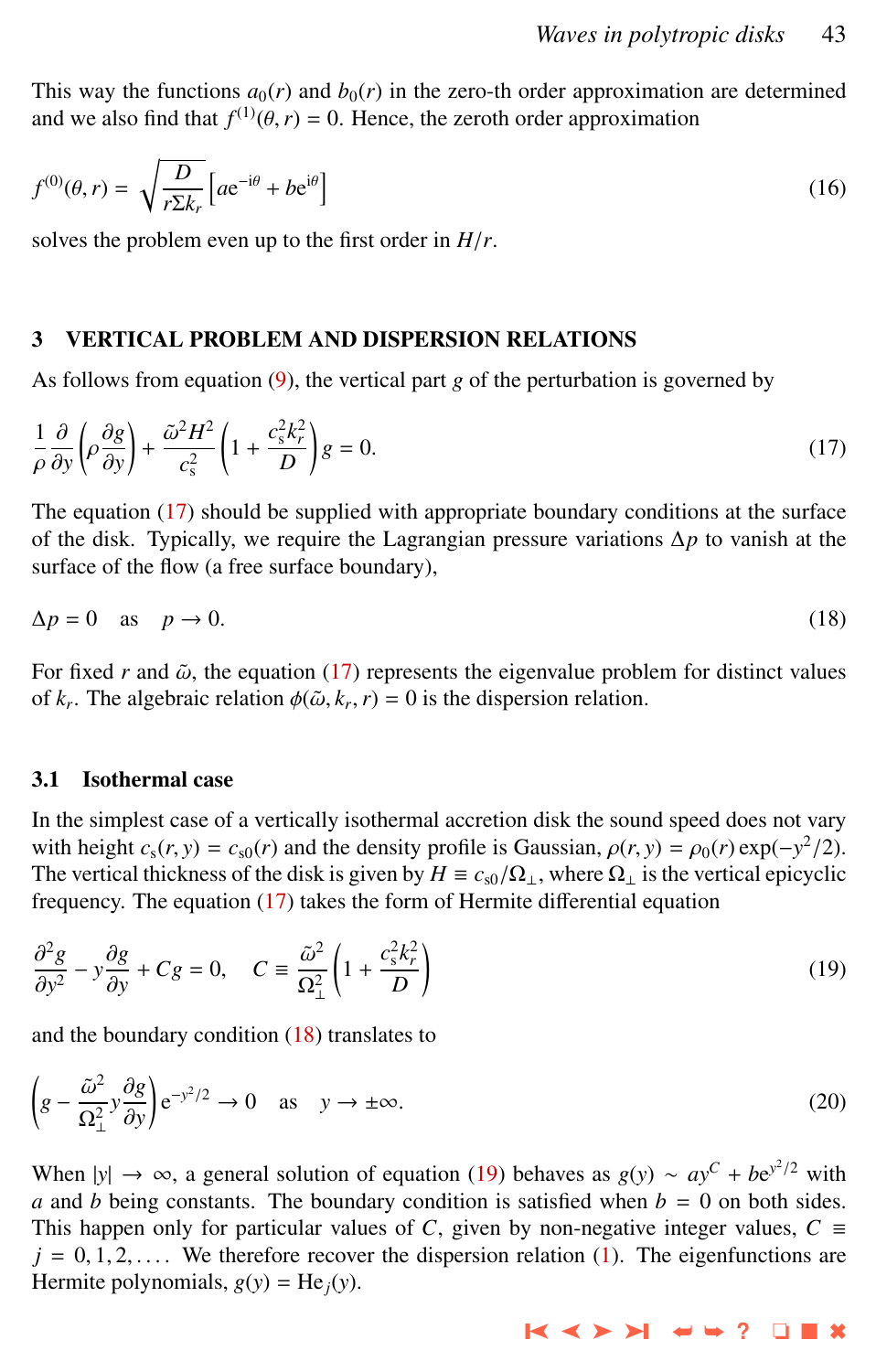#### <span id="page-5-0"></span>3.2 Incompresible case

In the incompressible limit, the density is constant  $\rho(r, y) = \rho_0(r)$  for  $|y| \le 1$ , pressure varies as  $p(r, y) = p_0(r)(1 - y^2)$  and sound speed is infinite. The vertical thickness *H* is a free parameter of the model. The equation (17) takes a remarkably simple form free parameter of the model. The equation [\(17\)](#page-4-0) takes a remarkably simple form,

$$
\frac{\partial^2 g}{\partial y^2} + k_z^2 g = 0, \quad k_z^2 \equiv \frac{\tilde{\omega}^2 k_r^2}{D},\tag{21}
$$

where  $k_z$  is the vertical wavenumber. A general solution when  $k_z^2 > 0$  reads

$$
g(y) = a\cos\left(k_z y\right) + b\sin\left(k_z y\right) \tag{22}
$$

and the boundary condition [\(18\)](#page-4-0) becomes

$$
g \mp \frac{\tilde{\omega}^2}{\Omega_{\perp}^2} \frac{\partial g}{\partial y} = 0 \quad \text{at} \quad y = \pm 1. \tag{23}
$$

Both boundary conditions are satisfied when

$$
\left(\frac{\tilde{\omega}^2}{\Omega_{\perp}^2}k_z - \text{ctg}k_z\right)\left(\frac{\tilde{\omega}^2}{\Omega_{\perp}^2}k_z - \text{tg}k_z\right) = 0,\tag{24}
$$

what, after substituting for  $k_z$  from equation (21), becomes the dispersion relation. The first term and second term in equation (24) corresponds to even and odd modes, respectively. In the case  $k_z^2$  < 0, the equation (21) with boundary conditions (23) gives only trivial solutions.<br>Consequently, p-modes for which  $D < 0$  are absent in the incompressible flows and only Consequently, p-modes for which  $D < 0$  are absent in the incompressible flows and only modes with  $D > 0$  (g-modes) may exist.

## 3.3 General polytropic case

Both isothermal and incompresible flows are special (and singular) cases of more general flows made by polytropic gas governed by equation of state of the form  $p \propto \rho^{1+1/n}$ , where *n* is the polytropic index. The isothermal case corresponds to the limit  $n \to \infty$ , while incompresible flow corresponds to  $n = 0$ . In the case of a general polytropic index, the density and sound speed vary as  $\rho(r, y) = \rho_0(r) \left(1 - y^2\right)^n$  and  $c_s^2(r, y) = c_{s0}^2(r) \left(1 - y^2\right)$ . The half-thickness of the disk is  $H = \sqrt{2\pi}c_s(0)$ . The equation (17) becomes half-thickness of the disk is *H* = √  $2nc<sub>s0</sub>/\Omega_{\perp}$ . The equation [\(17\)](#page-4-0) becomes

$$
\left(1 - y^2\right) \frac{\partial^2 g}{\partial y^2} - 2ny \frac{\partial g}{\partial y} + \left[A + B\left(1 - y^2\right)\right]g = 0\tag{25}
$$

with

$$
A \equiv \frac{2n\tilde{\omega}^2}{\Omega_\perp^2}, \quad B \equiv \frac{c_s^2 k_r^2}{D} A \tag{26}
$$

and the boundary condition [\(18\)](#page-4-0) reads

$$
\left(1 - y^2\right)^n \left(g - \frac{A}{2n} \frac{\partial g}{\partial y}\right) \to 0 \quad \text{as} \quad y \to \pm 1. \tag{27}
$$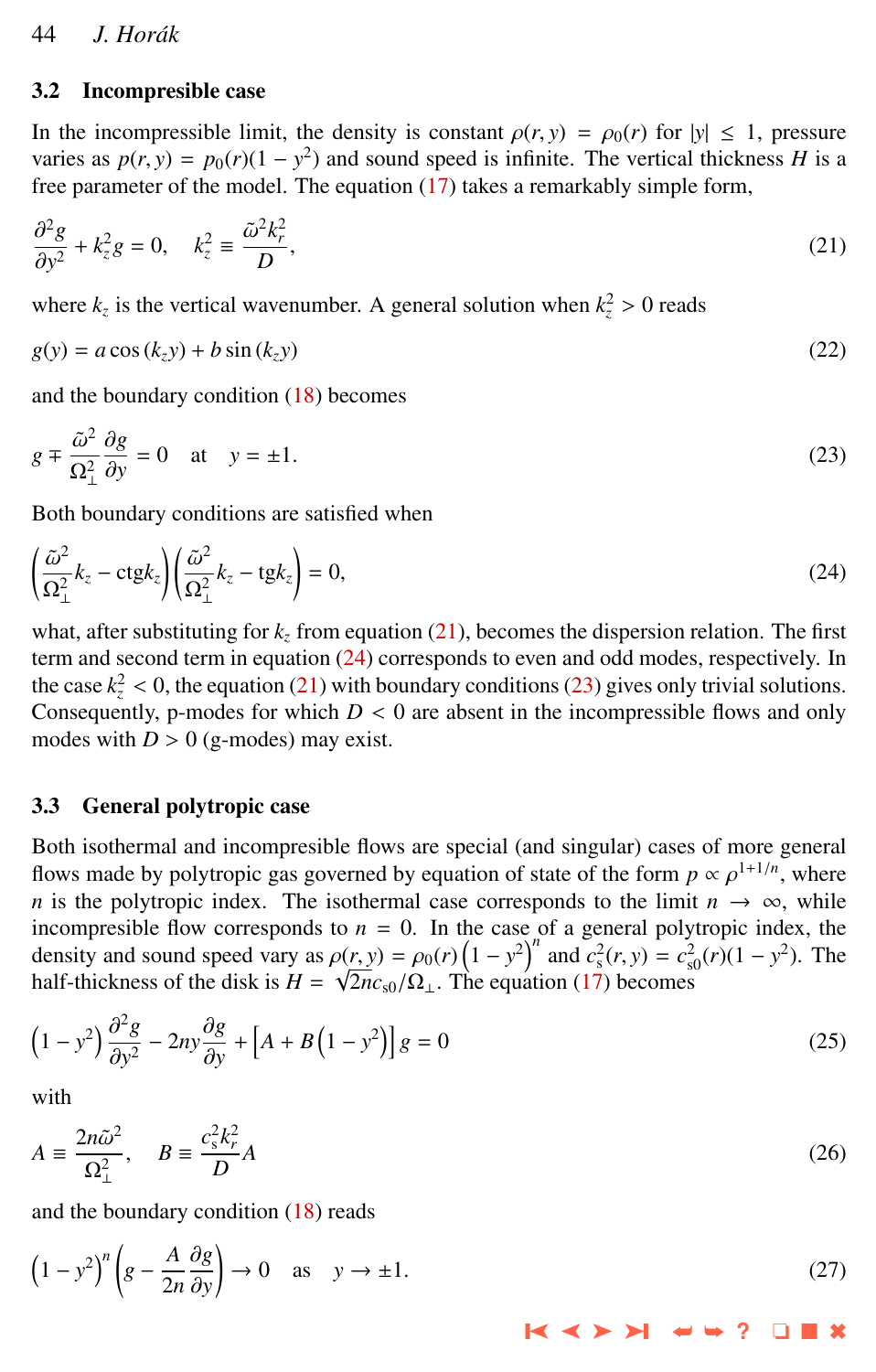<span id="page-6-0"></span>The behavior of a general solution of equation [\(25\)](#page-5-0) close to singularities at  $y = \pm 1$  is  $g(y) \sim a + b(y+1)^{1-n}$ . The boundary condition [\(27\)](#page-5-0) therefore selects the solutions with  $b = 0$ . This can be done on both sides only for particular values of the parameter *A*. Unfortunately, for nonzero values of  $B$ , the equation  $(25)$  does not represent any well known type of eigenvalue problem, for which solution is known in a closed form. However, we will attempt to find its approximate solution in the next section.

#### 4 APPROXIMATE SOLUTION

#### 4.1 Qualitative discussion based on WKBJ approximation

Because the parameters A and B are connected to the oscillation frequency  $\tilde{\omega}$  and radial wavevector  $k_r$  through definitions [\(26\)](#page-5-0), it is good to remind that for real-valued  $\tilde{\omega}$ , *A* cannot be negative. The limiting case  $A = 0$  corresponds to the corrotation resonance where  $\tilde{\omega} = 0$ . be negative. The limiting case  $A = 0$  corresponds to the corrotation resonance where  $\tilde{\omega} = 0$ . At Lindblad resonances we have  $D = \kappa^2 - \tilde{\omega}^2 = 0$  corresponding to  $A = 2n\kappa^2/\Omega_{\perp}^2$ . Finally, the vertical resonances occurs when  $B = 0$ . The waves can propagate freely in the radial  $2 - \tilde{\omega}^2 = 0$  corresponding to  $A = 2n\kappa^2/\Omega_{\perp}^2$ . Finally,<br>- 0. The waves can propagate freely in the radial direction when the squared radial wavevector  $k_r^2$  is positive, i.e. when *B* and *D* have the same signs. The case  $B < 0$ ,  $A > 2n\kappa/\Omega_{\perp}$  correponds to p-modes, while  $B > 0$  and  $A < 2n\kappa/\Omega_1$  for g-modes. In the remaining regions the waves are evanescent.

In the equation  $(25)$ , the first-derivative term can be eliminated by a substitution

$$
g(y) = (1 - y^2)^{-n/2} \tilde{g}(y).
$$
 (28)

Then the equation  $(25)$  becomes suitable for WKBJ approximation,

$$
\frac{\partial^2 \tilde{g}}{\partial y^2} + k_z^2(y)\tilde{g} = 0, \quad k_z^2(y) = -\frac{n(n-2)}{(1-y^2)^2} + \frac{A + n(n-1)}{1-y^2} + B.
$$
\n(29)

Here  $k_z^2$  is the squared vertical wavevector. The perturbation can propagate as a wave in the vertical direction when  $k_z^2 > 0$ , when  $k_z^2 < 0$  the perturbation is evanescent. Depending on the values of the parameters A and B and polytronic index, one of five possible situations the values of the parameters *A* and *B* and polytropic index, one of five possible situations occurs (see Figure [1\)](#page-7-0).

For  $n < 2$ , the singularity at the surface of the disk  $(y = 1)$  is in the wave-propagation region. The function  $k_z^2(y)$  is monotonic in the range  $0 \le y < 1$ . In the mid-plane  $(y = 0)$ <br>we have  $k^2(0) = 4 + B + n$ . Therefore, when  $B < -4 - n$  the mid-plane is in the evanescent we have  $k_z^2(0) = A + B + n$ . Therefore, when  $B < -A - n$  the mid-plane is in the evanescent region and there is a turning point at

$$
y_{t1} = \left[1 + x + \sqrt{x^2 + n(n-2)/B}\right]^{1/2}, \quad x \equiv \frac{A + n(n-1)}{2B}.
$$
 (30)

This case will be further referred as the case  $\oplus$ . When  $B < -A - n$  the waves can propagate in entire domain corresponding to the case  $Q$ . Because  $A > 0$  (being a product of positive quantities), case  $\circled{1}$  corresponds to oscillations with  $B < 0$  and therefore  $D < 0$ . Therefore, the case ① describes p-modes. Their oscillations are concentrated mostly close to the surface of the disk. On the other hand, g-modes with  $D > 0$  and  $B > 0$  correspond to the case  $Q$  and one may expect variability in the whole vertical range of the disk. The parameter space for  $n > 2$  is shown in the upper-right panel in Figure [1](#page-7-0) using gray color.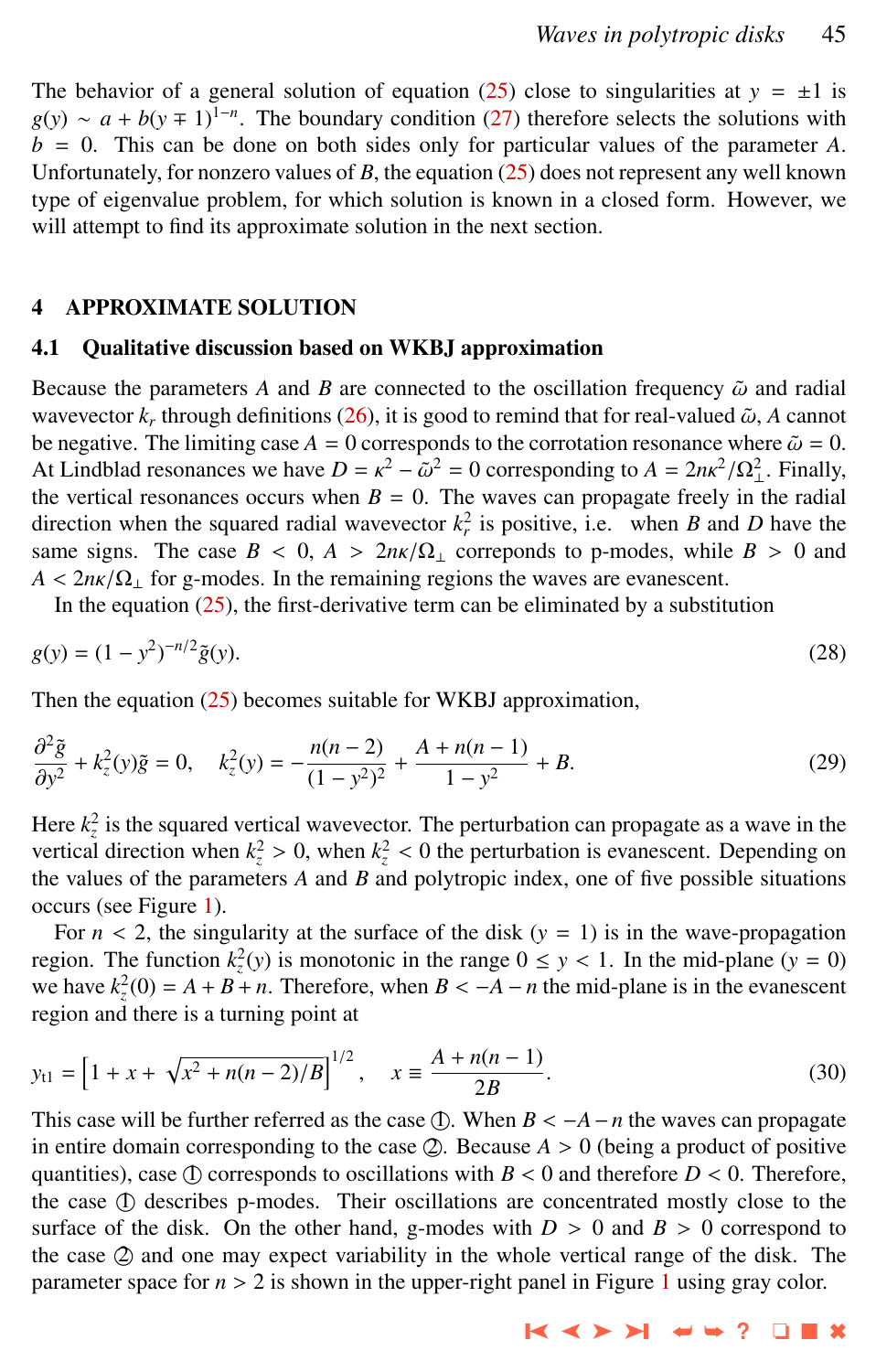<span id="page-7-0"></span>

Figure 1. Five possible cases of vertical propagation of perturbations in a disk with general polytropic index *n*. The first and second row corresponds to  $n < 2$  and  $n > 2$ , respectively. Each panel shows the squared vertical WKBJ wavevector  $k_z^2(y)$  by purple line. Due to the mid-plane symmetry, only range  $0 \le y < 1$  is shown. The wave-propagation regions, where  $k_z^2(y)$  is positive are indicated by hue ways lines. The locations of the turning points are given by equations (30) and (31) (see text) by blue wavy lines. The locations of the turning points are given by equations [\(30\)](#page-6-0) and (31) (see text). The upper-right panel shows domains of each case in the  $(A, B)$ -plane. The gray and blue symbols correspond to  $n < 2$  and  $n > 2$ , respectively. The separating curves are given by  $B = -A - n$  (gray) and  $B = -[A + n(n-1)]^2/[4n(n-2)]$  (blue). The vertical dotted line corresponds to  $B = 0$ .

The situation is more complex for  $n > 2$ . In that case, the surface of the disk is in the wave-evanescent region. The mid-plane is in the wave-propagation region when  $B >$  $-A - n$ . In addition, when  $A > n(n-3)$ , the function  $k_z^2(y)$  has a local maximum between  $y = 0$  and 1. Therefore, the function  $k_z^2(y)$  may in principle change sign in zero, one or two  $y = 0$  and 1. Therefore, the function  $k_z^2(y)$  may in principle change sign in zero, one or two points in each half of the disk, depending on the actual values of the parameters *A*, *B* and *n*.

When  $B > -A - n$ , the function  $k_z^2(y)$  has a single root in the range  $0 \le y < 1$  correspond-<br>*x* to a single turning point separating wave-propagating and wave-evapescent regions ing to a single turning point separating wave-propagating and wave-evanescent regions. This is the case  $\circled{3}$  that describes mostly all g-modes and also p-modes near the vertical resonances. The location of the turning point is given by

$$
y_{t2} = \left[1 + x - \sqrt{x^2 + n(n-2)/B}\right]^{1/2},\tag{31}
$$

where  $x$  is defined in equation  $(30)$ . The oscillations can freely propagate around the midplane being evanescent in the vicinity of the disk surface. Because the radiation emerging from the disk has to pass through the evanescent region, this fact could have some impact on the observability of the oscillations in this case.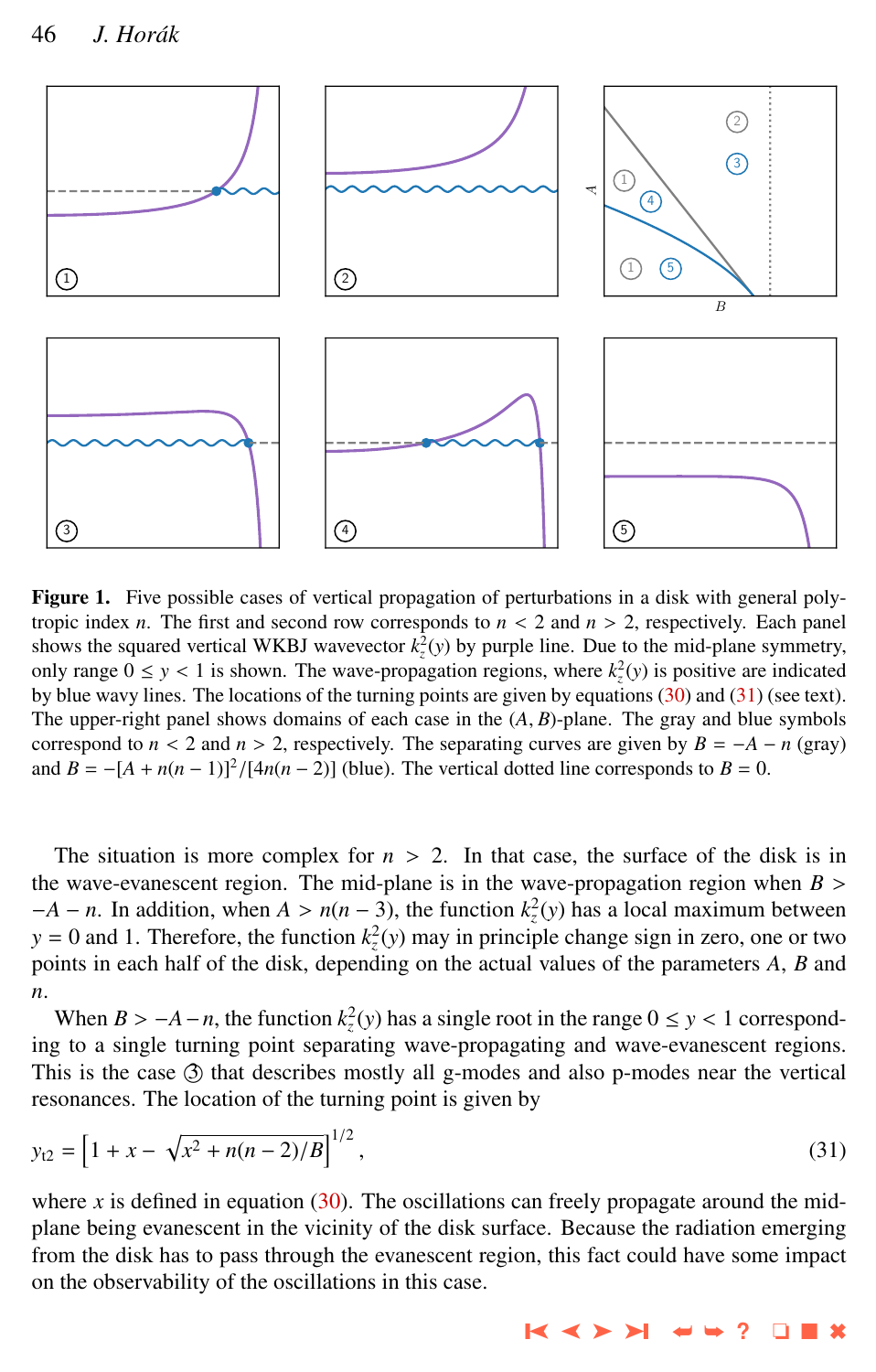<span id="page-8-0"></span>When  $-[A + n(n-1)]^2/[4n(n-2)] < B < -A - n$ , function  $k_z^2(y)$  has two roots in the range  $0 \le y < 1$  corresponding to the case  $\bigoplus$ . This corresponds to limited ranges of free wave propagation, surrounded by evansescent regions around the mid-plane and the surface. Locations of the turning points are given by equations  $(30)$  and  $(31)$ . This case is relevant for p-modes with high negative *B* (i.e. for those far from the vertical resonances).

Finally, when  $B < -[A + n(n-1)]^2/[4n(n-2)]$ , the function  $k_z^2(y)$  has no root in the case range  $0 \le y < 1$  and whole disk is in the wave-evanescent region corresponding to the case O5 . Consequently, no oscillation modes exist.

Although the local WKBJ approximations is very helpful to get a qualitative insight in the vertical propagation of oscillations, it does not give any quantitative results. In particular, it does not provide the dispersion relation  $\phi(A, B) = 0$ , from which allowed values of the radial wave-vector arises. To find them, one needs to solve global vertical problem  $(25)$  together with boundary conditions  $(27)$ . One way would be to use global WKBJ approximation as [Perez et al.](#page-14-0) [\(1997\)](#page-14-0) did. This approach needs a special treatment at the singularity at the surface of the disk and turning points. Another way is to use the exact solution of the equation [\(25\)](#page-5-0) for  $B = 0$  expressible in terms of the Gegenbauer polynomials, and extend it for non-zero values of *B* perturbatively. This approach has been adopted by Ortega-Rodríguez et al. [\(2002\)](#page-13-0) and later by [Kato](#page-13-0) [\(2010\)](#page-13-0) for the lowest order modes. In the following section, we will adopt the latter way and generalize it to modes of arbitrary order.

#### 4.2 Approximation using Gegenbauer polynomials

The equation  $(25)$  can be written in the form

$$
\hat{L}g + (\tilde{A} - By^2)g = 0, \quad \hat{L} \equiv (1 - y^2)\frac{d^2}{dy^2} - 2ny\frac{d}{dy}, \quad \tilde{A} = A + B.
$$
\n(32)

The operator  $\hat{L}$  is self-adjoint with respect to the scalar product

$$
\langle g_1 | g_2 \rangle \equiv \int_{-1}^{1} g_1 g_2 \left( 1 - y^2 \right)^{n-1} dy. \tag{33}
$$

for any smooth functions that obey boundary conditions  $(27)$ . When  $B = 0$ , equation  $(32)$ coincides with the Gegenbauer differential equation,  $\hat{L}g + \tilde{A}g = 0$ , for which solutions satisfying boundary conditions [\(27\)](#page-5-0) are known to be

$$
\tilde{A}_j \equiv \tilde{A}_j^{(0)} = j(j + 2n - 1), \quad g_j(y) \equiv g_j^{(0)}(y) = a_j C_j^{(n-1/2)}(y). \tag{34}
$$

Here *j* is non-negative integer labeling the modes (vertical quantum numbers),  $C_j^{(\lambda)}$  are the Gegenbauer polynomials and  $a_j$  are normalization constants such that  $\langle g_j^{(0)} | g_k^{(0)} \rangle$  $\begin{aligned} \binom{0}{k} &\geq \delta_{jk}, \end{aligned}$ 

$$
a_j = \frac{2^{n-1}\Gamma(n-1/2)}{\sqrt{\pi}} \left[ \frac{j!(j+n-1/2)}{\Gamma(j+2n-1)} \right]^{1/2}.
$$
 (35)

The vertical quantum number describes number of nodes ('zeros') of the eigenfunctions in the vertical direction.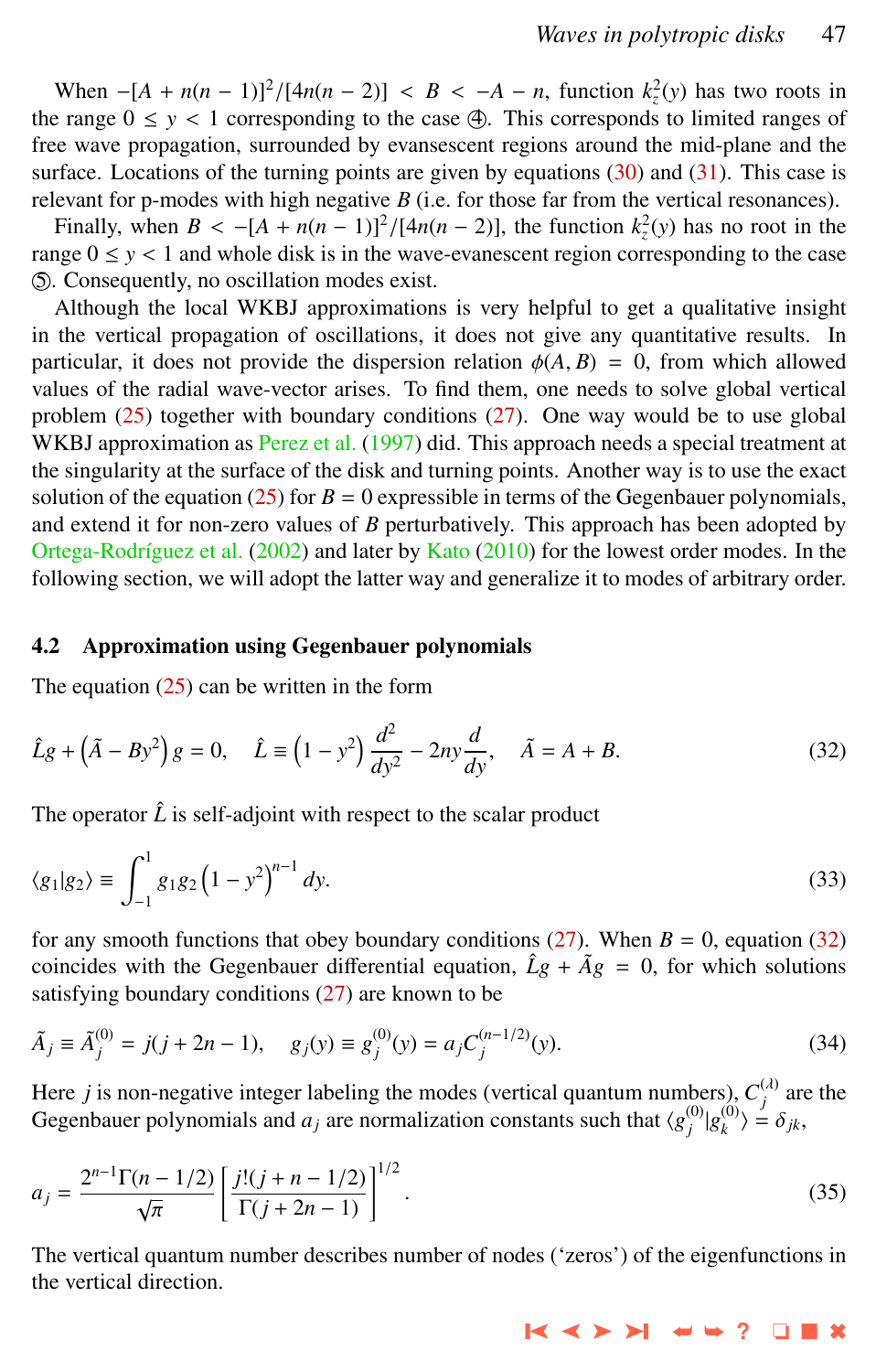# <span id="page-9-0"></span>48 *J. Hor ´ak*

In the following, we apply a standard perturbation technique to the equation  $(32)$  with parameter *B* being a small expansion parameter as outlined bellow. We look for the solutions  $(\tilde{A}_j, g_j)$  in terms of power series

$$
\tilde{A}_{j} = \tilde{A}_{j}^{(0)} + B\tilde{A}_{j}^{(1)} + B^{2}\tilde{A}_{j}^{(2)} + ..., \ng_{j} = g_{j}^{(0)} + Bg_{j}^{(1)} + B^{2}g_{j}^{(2)} + ....
$$
\n(36)

By substituting these expansions to equation [\(32\)](#page-8-0) and comparing the coefficients of the same powers of *B*, we obtain a sequence of equations governing the *s*-th approximations *A*<sup>(*s*)</sup></sup> $'$  and  $g_j^{(s)}$ 

$$
\hat{L}g_j^{(s)} + \tilde{A}_j^{(0)}h_j^{(s)} = -\sum_{i=1}^s \tilde{A}_j^{(i)}g_j^{(s-i)} + y^2g_j^{(s-1)}.
$$
\n(38)

Next, we expand the *s*-th approximation in the basis of the zeroth-order eigenfunctions as

$$
g_j^{(s)} = \sum_k \alpha_{jk}^{(s)} h_k^{(0)},\tag{39}
$$

with  $\alpha_{jk}^{(s)}$  being the coordinates of the *s*-th approximation of the eigenfunction of the *j*-th oscillation mode with respect to the basis  $I\alpha^{(0)}$ . The result is further projected on the th oscillation mode with respect to the basis  ${g<sub>k</sub>^{(0)}}$ . The result is further projected on the eigenfunctions  $g_{m}^{(0)}$ . This way we find an algebraic equation determining the successive approximations  $A_j^{(s)}$ ,  $\alpha_{jm}^{(s)}$ ,

$$
\left(\tilde{A}_{j}^{(0)} - \tilde{A}_{m}^{(0)}\right)\alpha_{jm}^{(s)} = -\sum_{i=1}^{s} \tilde{A}_{j}^{(i)}\alpha_{jm}^{(s-i)} + \sum_{k} \alpha_{jk}^{(s-1)}\left\langle g_{m}^{(0)} | y^{2} g_{k}^{(0)} \right\rangle. \tag{40}
$$

The scalar product in the second term on the right-hand side can be found using well-known recurrence relations for the Gegenbauer polynomials [Thompson](#page-14-0) [\(2011\)](#page-14-0),

$$
\left\langle g_m^{(0)} \psi^2 g_k^{(0)} \right\rangle = q_k \delta_{mk-2} + d_k \delta_{mk} + q_{k+2} \delta_{mk+2},\tag{41}
$$

where

$$
q_j \equiv \langle h_{j-2}^{(0)} | y^2 h_j^{(0)} \rangle = \left[ \frac{j(j-1)(j+2n-2)(j+2n-3)}{(2j+2n-1)(2j+2n-3)^2(2j+2n-5)} \right]^{1/2},\tag{42}
$$

$$
d_j \equiv \langle h_j^{(0)} | y^2 h_j^{(0)} \rangle = \frac{2j(j+2n-1) + 2n - 3}{4j(j+2n-1) + (2n+1)(2n-3)}.
$$
\n(43)

The equation (40) then reduces to algebraic equation for  $A_j^{(s)}$  and  $h_j^{(s)}$ ,

$$
\left(\tilde{A}_{j}^{(0)} - \tilde{A}_{m}^{(0)}\right)\alpha_{jm}^{(s)} = -\sum_{i=1}^{s} \tilde{A}_{j}^{(i)}\alpha_{jm}^{(s-i)} + q_{m}\alpha_{jm-2}^{(s-1)} + d_{m}\alpha_{jm}^{(s-1)} + q_{m+2}\alpha_{jm+2}^{(s-1)}.
$$
\n(44)

Putting  $s = 1$  and remembering that  $\alpha_{jm}^{(0)} = \delta_{jm}$ , the equation (44) becomes

$$
\left(\tilde{A}_{j}^{(0)} - \tilde{A}_{m}^{(0)}\right)\alpha_{jm}^{(1)} = -\left(\tilde{A}_{j}^{(1)} - d_{m}\right)\delta_{jm} + q_{m}\delta_{jm-2} + q_{m+2}\delta_{jm+2}.
$$
\n(45)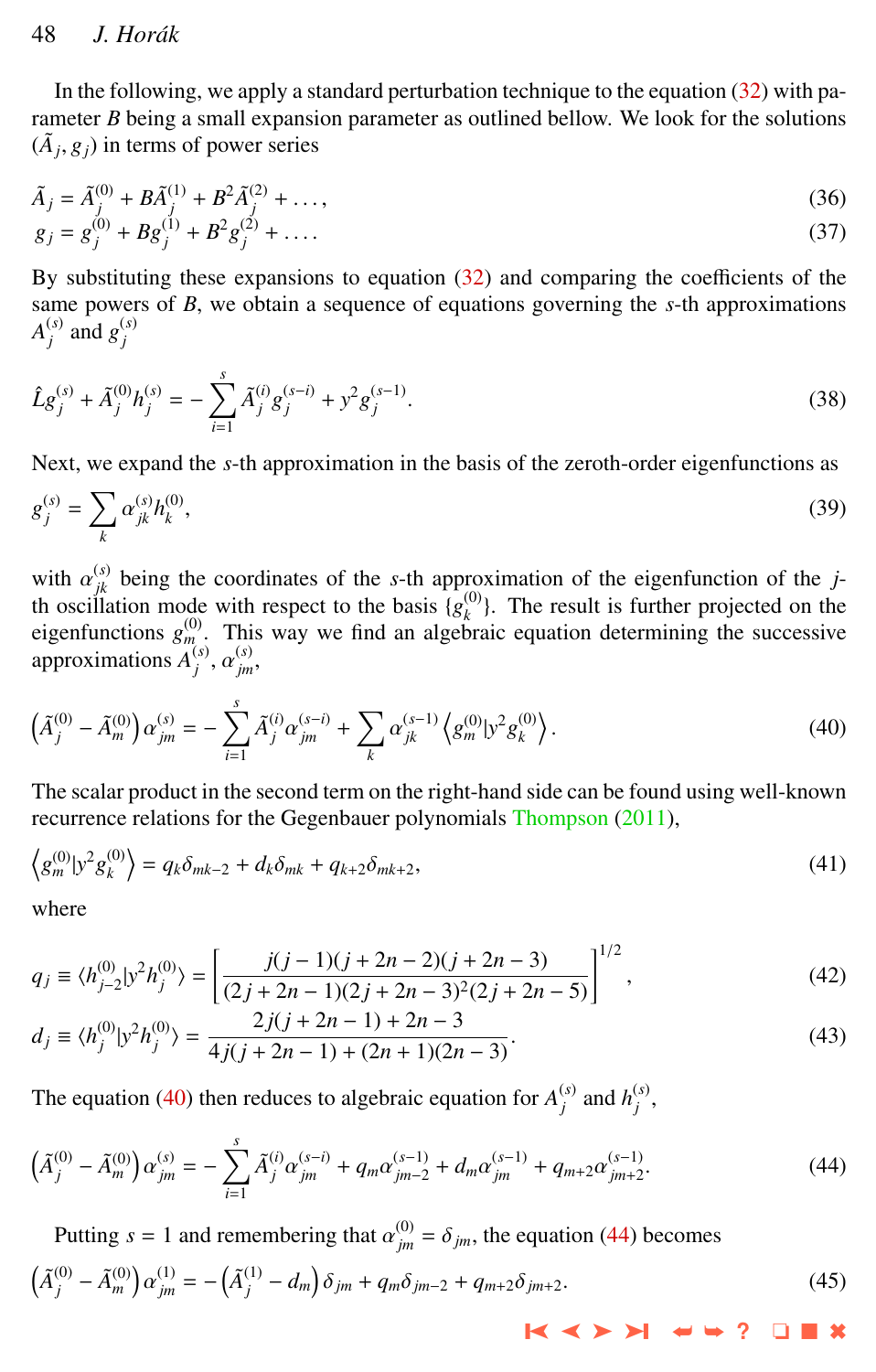<span id="page-10-0"></span>When  $m = j$  we find the first-order correction to the eigenvalues,  $A_j^{(1)} = d_j$ , while for  $m \neq j$ , we obtain the correction to the eigenfunctions,

$$
\alpha_{jm}^{(1)} = \frac{q_j}{\tilde{A}_j^{(0)} - \tilde{A}_{j-2}^{(0)}} \delta_{mj-2} - \frac{q_{j+2}}{\tilde{A}_{j+2}^{(0)} - \tilde{A}_j^{(0)}} \delta_{mj+2}.
$$
\n(46)

The coefficient  $\alpha_{jj}^{(1)}$  remains undetermined, however it affects only normalization of the perturbed problem. Consequently we may put  $\alpha_{j}^{(1)} = 0$  without lose eigenfunction of the perturbed problem. Consequently, we may put  $\alpha_{jj}^{(1)} = 0$  without lose of generality. In principle, one may continue this procedure to higher orders, however of generality. In principle, one may continue this procedure to higher orders, however already the first-order correction provides very good results as will be demonstrated in the next section.

#### 4.3 First-order dispersion relation

The first-order solution of the eigenvalue problem reads

$$
A_j = A_j^{(0)} + (d_j - 1)B.
$$
 (47)

Figure [2](#page-11-0) shows the analytic relations (47) for four lowest-order modes along with the solutions obtained by direct numerical integration of equation [\(25\)](#page-5-0) combined with a simple shooting method to find the eigenvalues  $A_j$ . The value of the polytropic index is  $n = 3$ what corresponds to a radiative pressure dominated flow. Positions of resonances separating the regions of evanescent and freely propagating waves are shown by dashed lines. Not surprisingly, our analytic formula  $(47)$  (shown by dotted line) gives exact values  $A_i$  at the vertical resonances where  $B = 0$ . However, we find also a very good agreement for g-modes trapped between two Lindbblad resonances and even for p-modes not too far from the vertical resonances.

Using relations  $(26)$ ,  $(32)$  and  $(34)$ , the dispersion relation  $(47)$  can be written in a more familiar form,

$$
\beta_j\left(\tilde{\omega}^2 - \kappa^2\right)\left[\tilde{\omega}^2 - \frac{j(j+2n-1)}{2n}\Omega_\perp^2\right] = \tilde{\omega}^2 c_{s0}^2 k_r^2\tag{48}
$$

with

$$
\beta_j = \frac{4j(j+2n-1) + (2n+1)(2n-3)}{2j(j+2n-1) + 2n(2n-3)}.
$$
\n(49)

Coefficient  $\beta_j$  is positive for  $j \ge 0$  and  $n \ge 0$ . For fixed *j* and  $n \to \infty$ , the coefficient  $\beta_j \to 1$  and the dispersion relation coincides with the one for the isothermal case. The  $\beta_j \rightarrow 1$  and the dispersion relation coincides with the one for the isothermal case. The waves propagate freely when  $k_r^2 > 0$ , what corresponds to either

$$
m\Omega - \kappa \le \omega \le m\Omega + \kappa,\tag{50}
$$

for g-modes with  $j \ge 1$ , or

$$
\omega \le m\Omega - \left[\frac{j(j+2n-1)}{2n}\right]^{1/2} \Omega_{\perp} \quad \text{or} \quad \omega \ge m\Omega + \left[\frac{j(j+2n-1)}{2n}\right]^{1/2} \Omega_{\perp}
$$
 (51)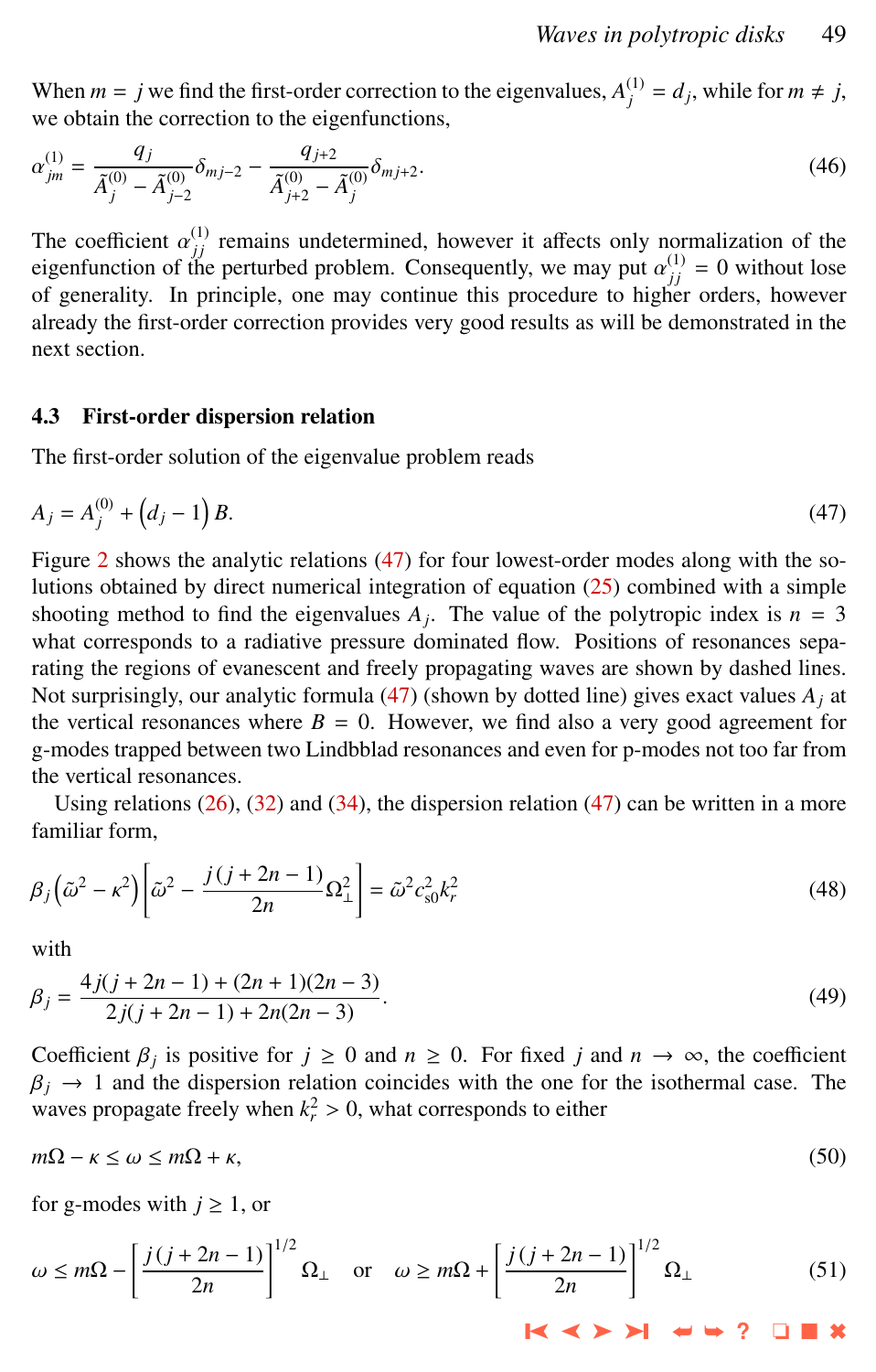<span id="page-11-0"></span>

**Figure 2.** Dependence of the eigenvalues  $A_j$  on the parameter *B* for four lowest order modes with  $j =$ 0, 1, 2 and 3 (from left to right) for a polytropic disk with  $n = 3$ . Analytic first-order approximations are shown by dotted lines, numerical solutions correspond to solid lines. Domains of p-mode and g-modes are separated from regions where the waves are evanescent by Lindblad ('LR') and vertical ('VR') resonances. The Lindblad resonances occur for  $A = 2n\kappa/\Omega_1$ . Here we put  $\kappa = \Omega_1$  what corresponds to Newtonian disks. In the case of relativistic disks, Lindblad resonances are shifted to  $A < 1$  because  $\kappa < \Omega_{\perp}$ . The line  $A = 0$  denotes the corrotation ('CR') resonance. The analytic approximations provides very good results in entire g-mode domain and for p-modes of not too high frequencies.

for p-modes with  $j \geq 1$ , or

$$
\omega \le m\Omega - \kappa \quad \text{or} \quad \omega \ge m\Omega + \kappa,\tag{52}
$$

for p-modes with  $j = 0$ .

## 4.4 Vertical eigenfunctions

The eigenfunctions are labeled by the vertical number *j* giving number of the nodes of  $g_i(y)$  in full range  $-1 < y < 1$ . According to equations [\(37\)](#page-9-0), [\(39\)](#page-9-0) and [\(46\)](#page-10-0), the first-order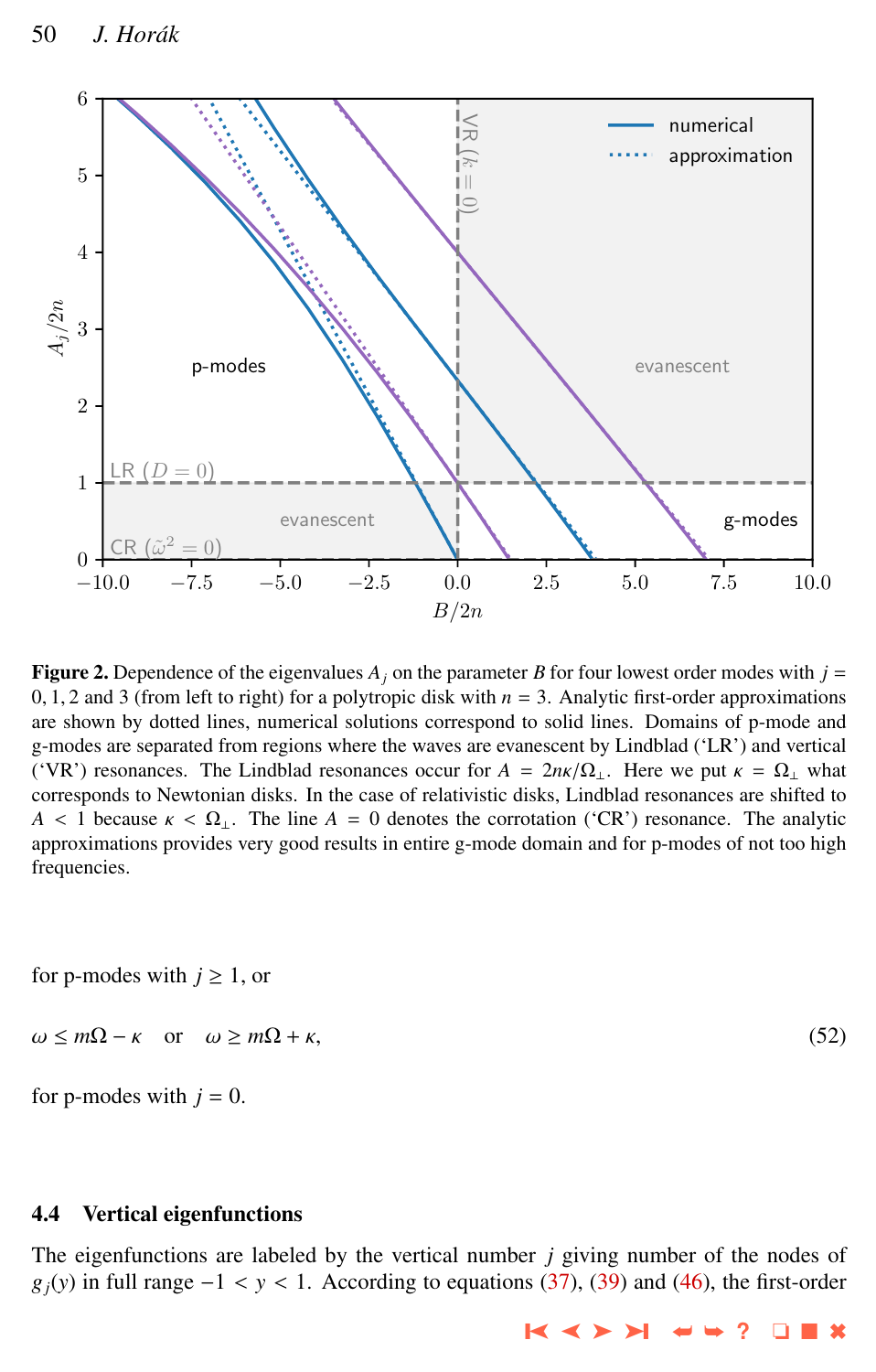

**Figure 3.** Vertical enthalpy perturbations  $g(y)$  for different values of parameters *B* and *n* and vertical mode number *j*. In each panel, the result of numerical calculations is shown by the solid line, the analytic first-order approximation is shown by the dashed line. Each column corresponds to a different case according to classification introduced in Sec. [4.1,](#page-6-0) particular case is indicated. The first two columns correspond to the value of the polytropic index  $n = 3/2$ , the latter two are for  $n = 3$ . The first, second and the third raw are for  $j = 0$ , 1 and 2. Positions of the turning points are indicated by vertical dotted lines.

eigenfunctions can be expressed as

$$
g_j = g_j^{(0)} + \frac{1}{2}B \left\{ \left[ \frac{j(j-1)(j+2n-2)(j+2n-3)}{(2j+2n-1)(2j+2n-3)^4(2j+2n-5)} \right]^{1/2} g_{j-2}^{(0)} - \left[ \frac{(j+2)(j+1)(j+2n)(j+2n-1)}{(2j+2n+3)(2j+2n+1)^4(2j+2n-1)} \right]^{1/2} g_{j+2}^{(0)} \right\}
$$
(53)

In particular, the eigenfunctions of the fundamental  $(j = 0)$  mode and the first overtone  $(i = 1)$  are

$$
g_0 = a_0 \left[ 1 + \frac{1 - (2n + 1)y^2}{2(2n + 1)^2} B \right], \quad g_1 = a_1 (2n - 1) y \left[ 1 + \frac{3 - (2n + 3)y^2}{2(2n + 3)^2} B \right].
$$
 (54)

In figure 3 the first-order vertical eigenfunctions  $g_j(y)$  are compared with those obtained by direct numerical integration for  $j = 0, 1, 2$ . First two columns correspond to the gaspressure dominated disk with  $n = 3/2$ , the latter two are for radiation-pressure dominated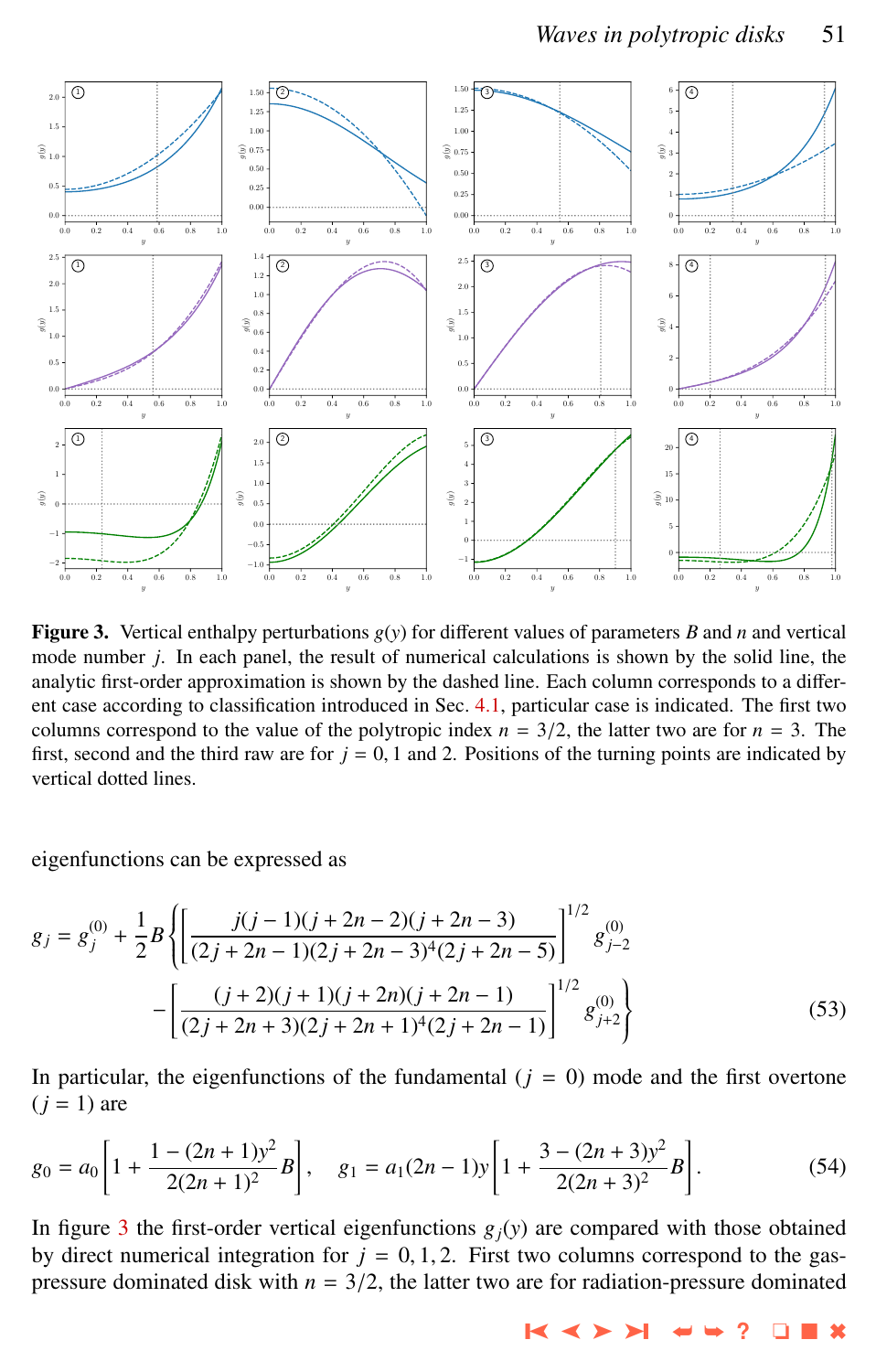<span id="page-13-0"></span>disk with  $n = 3$ . In each panel, the parameter *B* has been chosen so that the eigenfunctions correspond to particular cases according to classification introduced in Sec. [4.1.](#page-6-0) Its highest value  $B = -70$  corresponds to the case  $\textcircled{4}$  of the  $j = 2$  mode. Interestingly, the firstorder approximation gives acceptable results even for such high value of the parameter *B*. Generally, the accuracy of the approximation improves with increasing *n* and *j*.

#### 5 DISCUSSION AND CONCLUSIONS

In this work, we have reviewed the problem of wave propagations in polytropic disks. We have concentrated on cold geometrically-thin Keplerian disks, where significant difference between radial and vertical scales on which properties of the flow vary allows to find the solution in the separable form. The separation has been done using the method of two scales. The radial problem can be treated with aid of the WKBJ approximation because the perturbation typically vary on much shorter scales than the equilibrium flow. The vertical problem resembles the Sturm-Liouville eigenvalue problem from which the squared radial wave-vector  $k_r^2$  arises as the eigenvalue and the shape of the enthalpy perturbarion in the vertical direction as the eigenfunction.

We have discussed basic characteristics of the vertical propagation of the enthalpy perturbations using local WKBJ approximation. We have identified 5 possible types based on occurence of the wave-propagation and evanescent regions. We have also generalized the analytic perturbation method used by Ortega-Rodríguez et al. (2002) and Kato (2010) to arbitrary order of the mode *j*. This allowed us to construct a general dispersion relation [\(48\)](#page-10-0) describing propagation of waves of arbitrary vertical number *j* in three-dimensional polytropic disks.

#### ACKNOWLEDGEMENTS

The author thanks the organizers of the RAGtime meeting for excellent conference and interesting discussions.

#### REFERENCES

Kato, S. (2001), Basic Properties of Thin-Disk Oscillations<sup>1</sup>, *PASJ*, **53**(1), pp. 1–24.

- Kato, S. (2010), Trapped, Two-Armed, Nearly Vertical Oscillations in Polytropic Disks, *PASJ*, 62, p. 635, arXiv: [1004.0503](http://www.arxiv.org/abs/1004.0503).
- Kato, S., Fukue, J. and Mineshige, S. (2008), *Black-Hole Accretion Disks Towards a New Paradigm*.
- Korycansky, D. G. and Pringle, J. E. (1995), Axisymmetric waves in polytropic accretion discs, *Mounthly Notices Roy.Astronom.Soc.*, 272(3), pp. 618–624.
- Okazaki, A. T., Kato, S. and Fukue, J. (1987), Global trapped oscillations of relativistic accretion disks., *PASJ*, 39, pp. 457–473.
- Ortega-Rodríguez, M., Silbergleit, A. S. and Wagoner, R. V. (2002), Relativistic Diskoseismology. III. Low-Frequency Fundamental p-Modes, *Astrophys.J.*, 567(2), pp. 1043–1056, [arXiv:](http://www.arxiv.org/abs/astro-ph/0611010) [astro-ph/0611010](http://www.arxiv.org/abs/astro-ph/0611010).